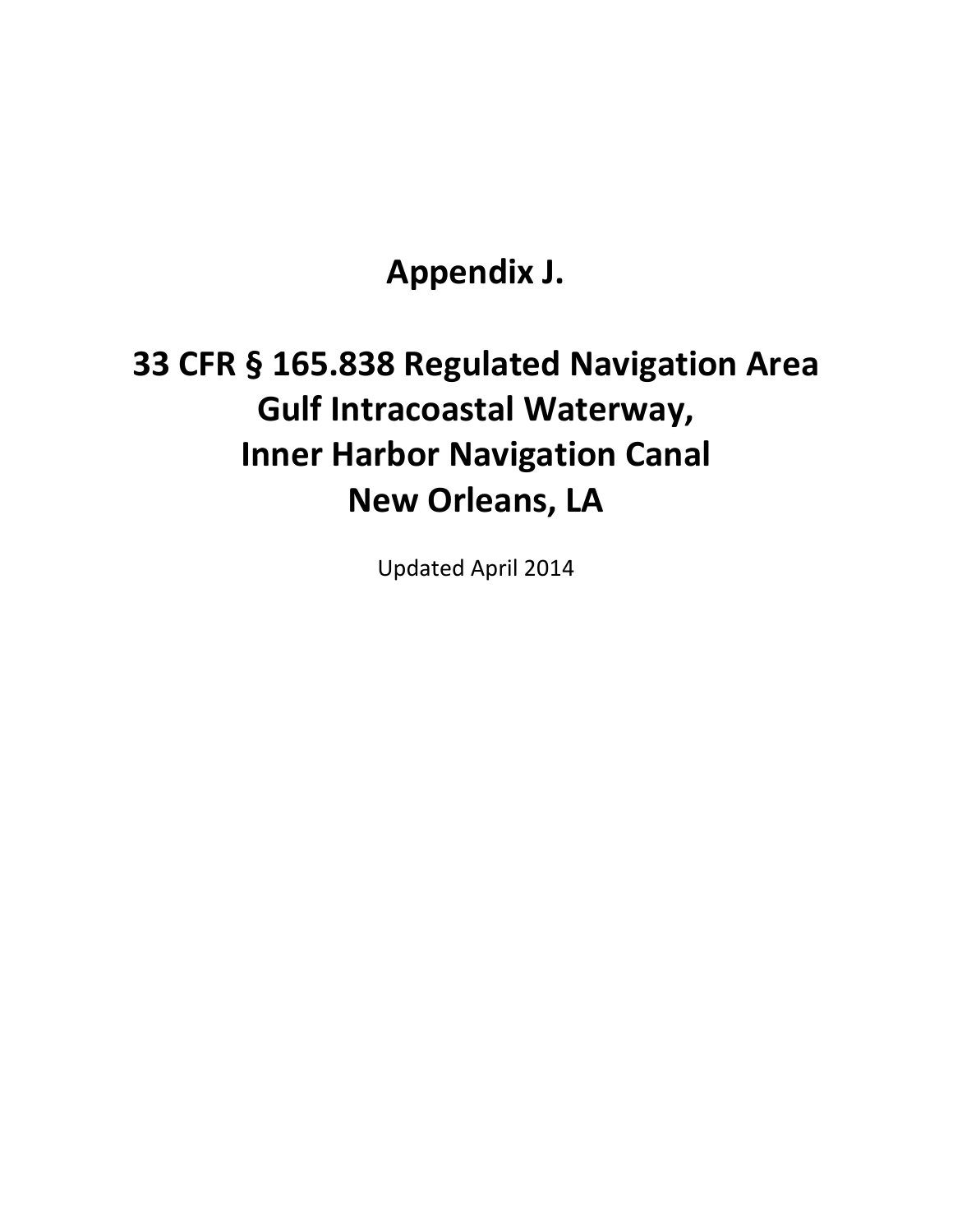Appendix J. 33 CFR § 165.838 Regulated Navigation Area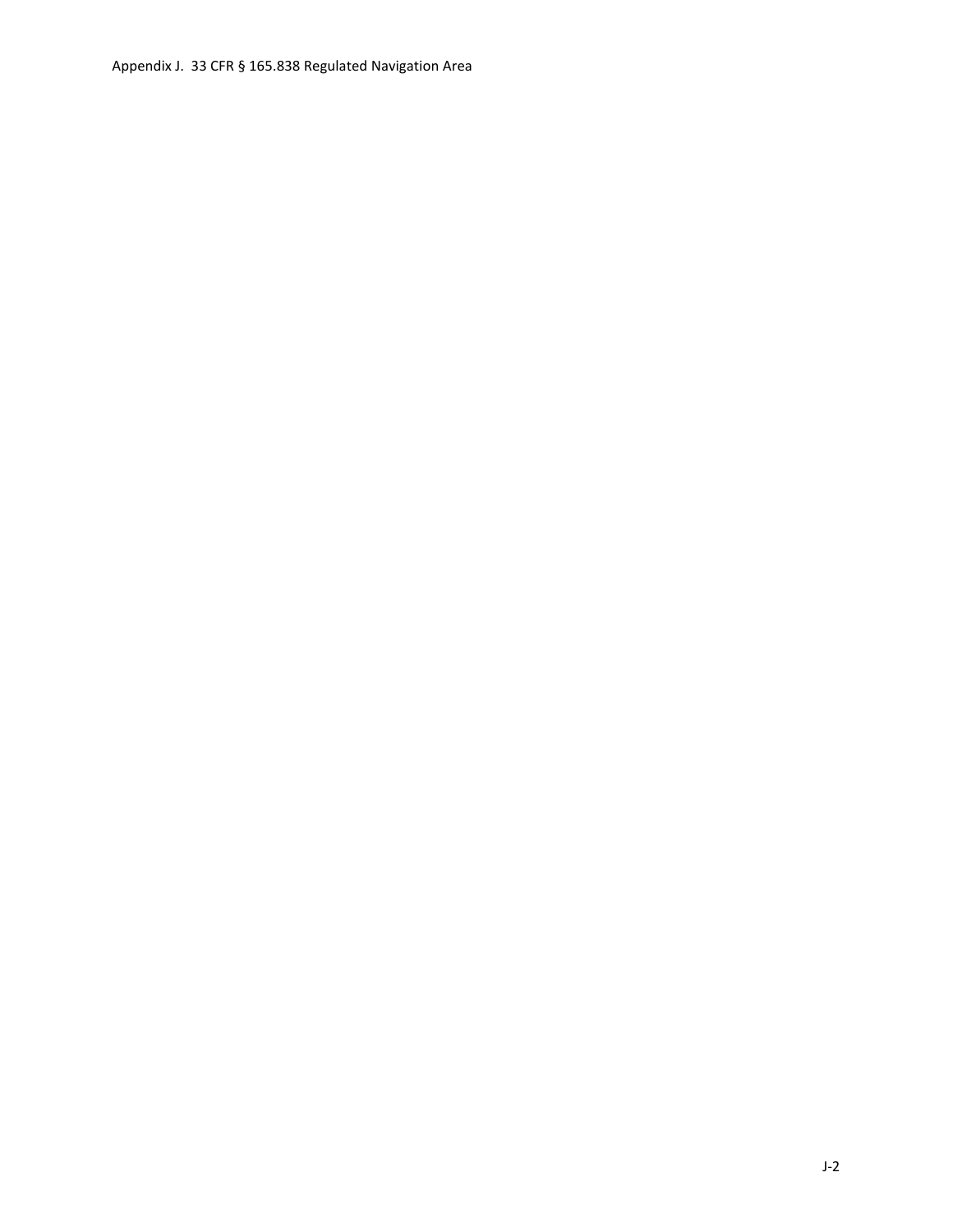## **Appendix J. 33 CFR § 165.838 Regulated Navigation Area Gulf Intracoastal Waterway, Inner Harbor Navigation Canal New Orleans, LA.** (Updated April 2014)

(a) *Location.* The following is a regulated navigation area (RNA):

(1) The Gulf Intracoastal Waterway (GIWW) from Mile Marker (MM) 22 East of Harvey Locks (EHL), west on the GIWW, including the Michoud Canal and the Inner Harbor Navigation Canal (IHNC), extending North1/2mile from the Seabrook Flood Gate Complex out into Lake Pontchartrain and South to the IHNC Lock.

(2) The Harvey Canal, between the Lapalco Boulevard Bridge and the confluence of the Harvey Canal and the Algiers Canal;

(3) The Algiers Canal, from the Algiers Lock to the confluence of the Algiers Canal and the Harvey Canal;

(4) The GIWW from the confluence of Harvey Canal and Algiers Canal to MM 7.5 West of Harvey Locks (WHL)

(b) *Definitions.* As used in this section:

(1) Breakaway means a floating vessel that is adrift and that is not under its own power or the control of a towboat, or secured to its moorings.

(2) COTP means the Captain of the Port, New Orleans;

(3) *Facility* means a fleeting, mooring, industrial facility or marina along the shoreline at which vessels are or can be moored and which owns, possesses, moors, or leases vessels located in the areas described in paragraph (a) of this section.

(3) Fleet includes one or more tiers of barges.

(4) Fleeting or mooring facility means the area along the shoreline at which vessels are or can be moored.

(5) Floating vessel means any floating vessel to which the Ports and Waterways Safety Act, 33 U.S.C. 1221 *et seq.,* applies.

(6) Mooring barge or spar barge means a barge moored to mooring devices or secured to the ground by spuds, and to which other barges may be moored.

(7) Mooring device includes a deadman, anchor, pile or other reliable holding apparatus.

(8) *Navigational structures* are the Seabrook Floodgate Complex, the IHNC Lake Borgne Surge Barrier, and the West Closure Complex components of the Hurricane and Storm Damage Risk Reduction System (HSDRRS).

(9) Person in charge includes any owner, agent, pilot, master, officer, operator, crewmember, supervisor, dispatcher or other person navigating, controlling, directing or otherwise responsible for the movement, action, securing, or security of any vessel, barge, tier, fleet or fleeting or mooring facility subject to the regulations in this section.

(10) Tier means barges moored interdependently in rows or groups.

(11) *Port Coordination Team* is a body of public and private port stakeholders led by the COTP whose purpose is to share information, establish priorities, recommend and implement actions to address risks to ports and waterways during incidents and events.

(12) *Tropical Event* means the time period immediately preceding, during, and immediately following the expected impact of heavy weather from a tropical cyclone.

(c) *Enforcement.*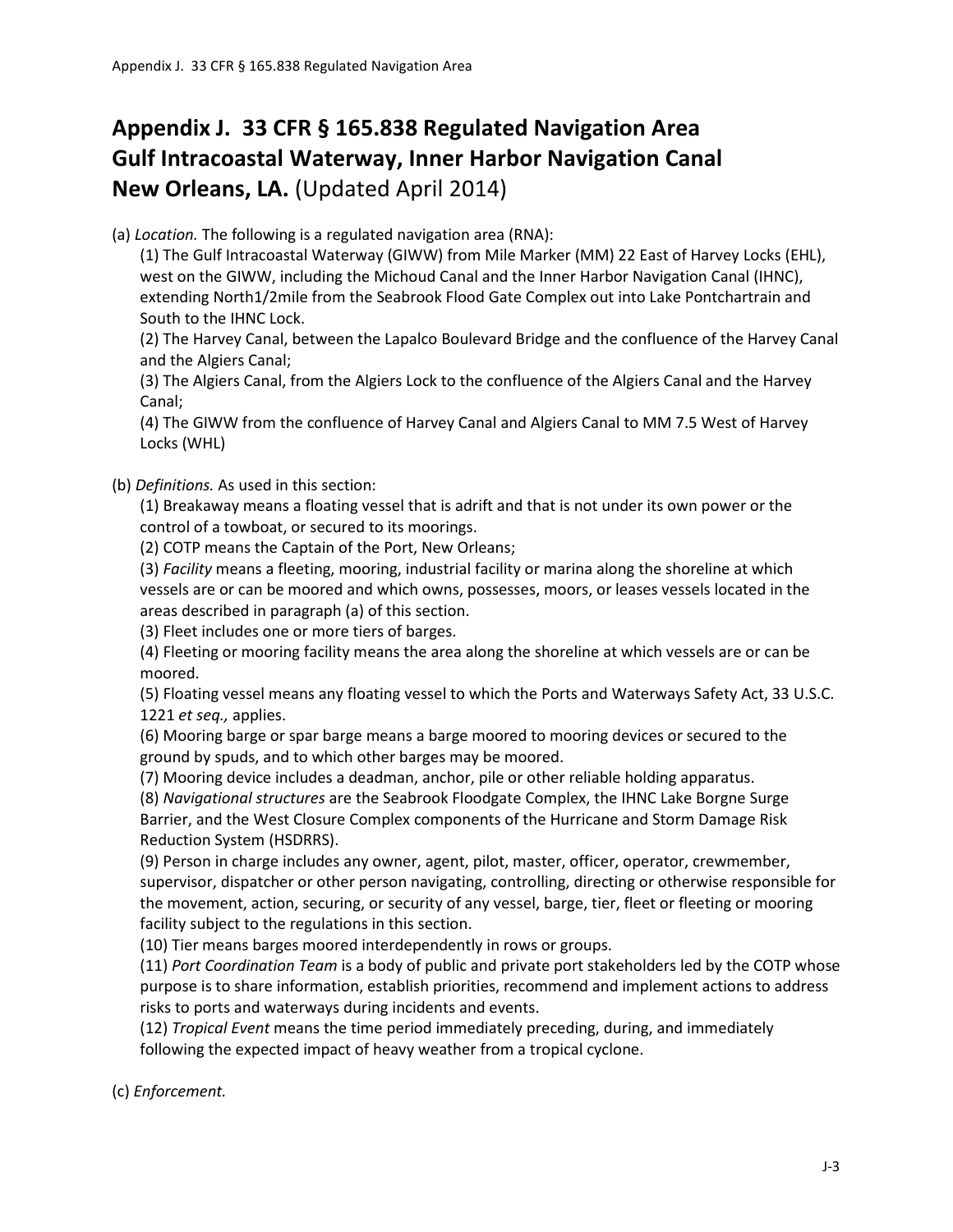(1) The provisions of paragraph (d) of this section will be enforced during a tropical event beginning 24 hours in advance of the predicted closure of the IHNC Lake Borgne Surge Barrier structure within the HSDRRS (IHNC & GIWW) in the area defined in paragraph (a)(1) of this section.

(2) The provisions of paragraph (d) of this section will be enforced beginning 24 hours in advance of the predicted closure of the West Closure Complex within the HSDRRS (Harvey & Algiers Canals) in the area defined in paragraphs (a)(2) through (4) of this section.

(3) If the Coast Guard receives notice of a closure less than 24 hours before closure, the provisions of paragraph (d) of this section will be enforced upon the COTP receiving the notice of predicted closing.

(4) In the event that a particularly dangerous storm is predicted, the COTP, in consultation with the Port Coordination Team, may require all floating vessels to evacuate the RNA beginning as early as 72 hours before predicted closure of any navigational structure or upon notice that particularly dangerous storm conditions are approaching, whichever is less.

(5) The COTP will notify the maritime community of the enforcement periods for this RNA through Marine Safety Information Bulletins and Safety Broadcast Notices to Mariners.

(d) *Regulations.* During the period that the RNA is enforced and before closure of the navigational structures, all floating vessels must depart the RNA except as follows:

(1) Floating vessels may remain in the Harvey and Algiers Canals, provided they are moored sufficiently to prevent a breakaway and meet the minimum mooring requirements and conditions set forth in paragraphs (f) and (g) of this section.

(2) Floating vessels may remain in the Michoud Canal at least 1/4mile north of the intersection of the Michoud Canal and the GIWW, the GIWW from MM 15 EHL to MM 10 EHL, provided they are moored sufficiently to prevent a breakaway and meet the minimum mooring requirements and conditions set forth in paragraphs (f) and (g) of this section.

(3) During the period that the RNA is enforced and before closure of the navigational structures, vessels may transit through the RNA en route to a destination outside of the RNA given there is sufficient time to transit prior to the closure of a navigational structure, or they may transit to a facility within the RNA with which they have a prearranged agreement. These vessel movements and time critical decisions will be made by the COTP in consultation with the Port Coordination Team.

(4) The COTP may review, on a case-by-case basis, alternatives to minimum mooring requirements and conditions set forth in paragraphs (f) and (g) of this section and may approve a deviation to these requirements and conditions should they provide an equivalent level of safety.

(e) *Special Requirements for Facilities.* In addition to the mooring and towboat requirements discussed in paragraph (f) and (g) of this section, Facilities within the area described in paragraph (a) of this section that wish to deviate from these restrictions because they have vessels intending to remain within the areas allowed in paragraphs  $(d)(1)$  and  $(2)$  of this section shall comply with the below documentation and maintenance requirements in order to obtain the COTP's approval for their vessel(s) to remain in the closed RNA.

(1) *Annual Hurricane Operations Plan.* All facilities that have vessels intending to deviate from this RNA and remain within the areas allowed in paragraphs  $(d)(1)$  and  $(2)$  of this section shall develop an operations plan. The operations plan shall be readily available by May 1st of each calendar year for review by the COTP. The Annual Hurricane Operations Plan shall include:

(i) A description of the maximum number of vessels the facility intends to have remaining at any one time during hurricane season.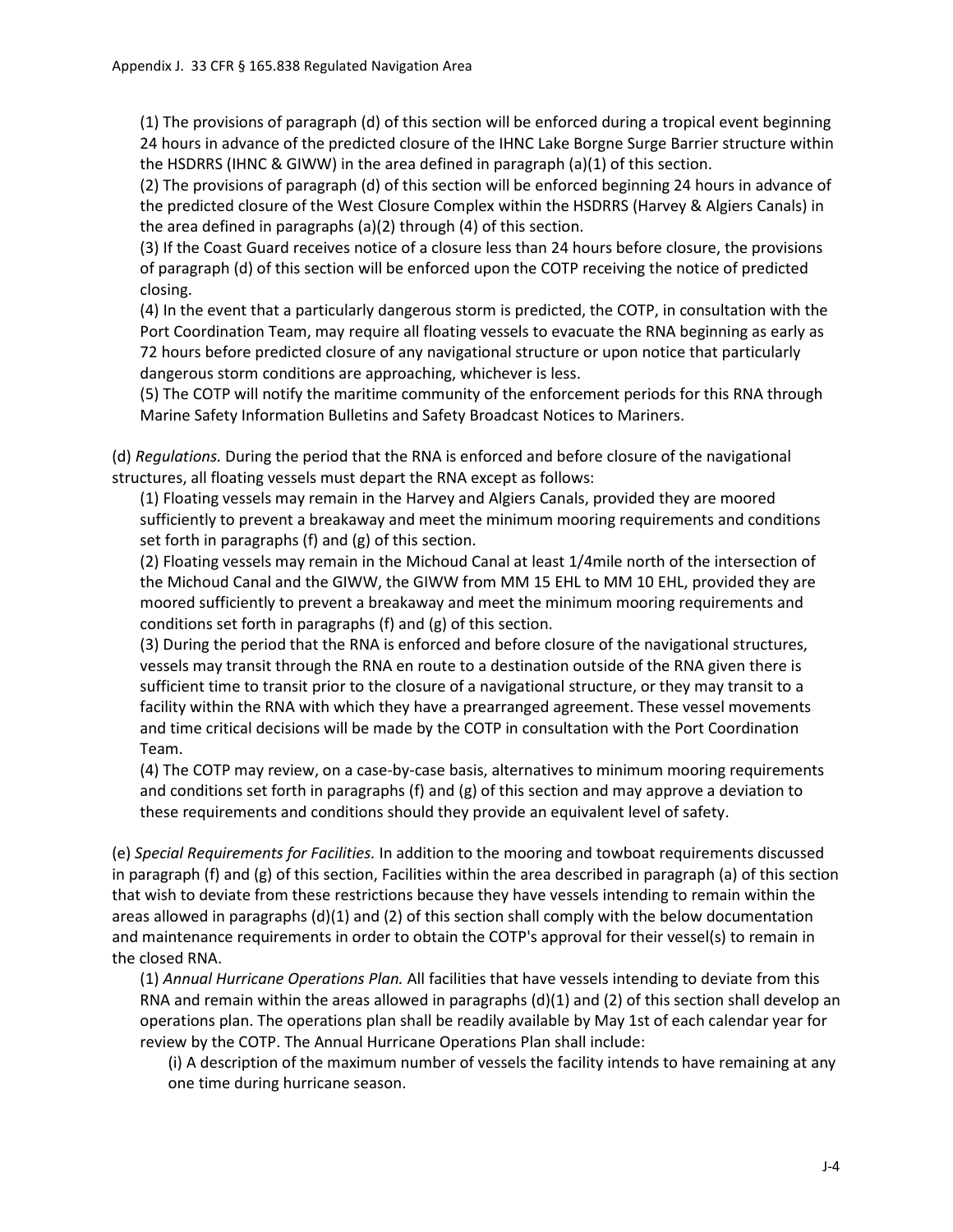(ii) A detailed plan for any vessel(s) that are intended to be sunk/grounded in place when the RNA is enforced if evacuation is not possible.

(iii) A diagram of the waterfront facility and fleeting area.

(iv) Name, call sign, official number, and operational status of machinery on board (i.e., engines, generators, fire fighting pumps, bilge pumps, anchors, mooring machinery, etc.) each standby towboat.

(v) Characteristics for each vessel remaining at the fleeting or mooring facility, as applicable (length, breadth, draft, air draft, gross tonnage, hull type, horsepower, single or twin screw); (vi) Details of mooring arrangements in accordance with mooring requirements and conditions set forth in paragraphs (g) and (h) of this section or COTP case-by-case approved deviations; (vii) Certification by a professional engineer that the mooring arrangements are able to withstand winds of up to 140 mph, a surge water level of eleven feet, a current of four mph and a wave height of three feet within the canal basin in the area defined in paragraph (a)(1) of this section and a surge water level of eight feet, a current of four mph, and a wave height of two and a half feet within the canal basin in the area defined in paragraphs (a)(2) through (4) of this section;

(viii) Emergency contact information for the owner/operator, and/or agent of the facility/property.

(ix) 24-hour emergency contact information for qualified individuals empowered in writing by the owners/operators to make on-site decisions and authorize expenditures for any required pollution response or salvage.

(x) Full insurance disclosure to the COTP. Vessels moored to a facility shall provide insurance information to the facility.

(2) *Storm Specific Verification Report.* 72 hrs prior to predicted closure of the navigational structures, those facilities which have vessels that intend to remain within the RNA shall submit a Storm Specific Verification Report to the COTP New Orleans. The requirements for this Storm Specific Verification Report are located in the Canal Hurricane Operations Plan, which is Enclosure Six to the Sector New Orleans Maritime Hurricane Contingency Port Plan, *http://homeport.uscg.mil/nola*. The report shall include:

(i) Updated contact information, including names of manned towboat(s) and individuals remaining on the towboat(s).

(ii) Number of vessels currently moored and mooring configurations if less than stated in Annual Hurricane Operations Plan.

(iii) If the number of vessels exceeds the amount listed in the Annual Hurricane Operations Plan, describe process and timeframe for evacuating vessels to bring total number of vessels into alignment with the Annual Hurricane Operations Plan.

(3) The person in charge of a facility shall inspect each mooring wire, chain, line and connecting gear between mooring devices and each wire, line and connecting equipment used to moor each vessel, and each mooring device. Inspections shall be performed according to the following timelines and guidance:

(i) Annually between May 1 and June 1 of each calendar year; and

(ii) After vessels are added to, withdrawn from, or moved at a facility, each mooring wire, line,

and connecting equipment of each barge within each tier affected by that operation; and

(iii) At least weekly between June 1 and November 30; and

(iv) 72 hrs prior to predicted closure of the navigation structures within this RNA; or within 6 hrs of the predicted closure, if the notice of predicted closure is less than 72 hrs.

(4) The person who inspects moorings shall take immediate action to correct any deficiency.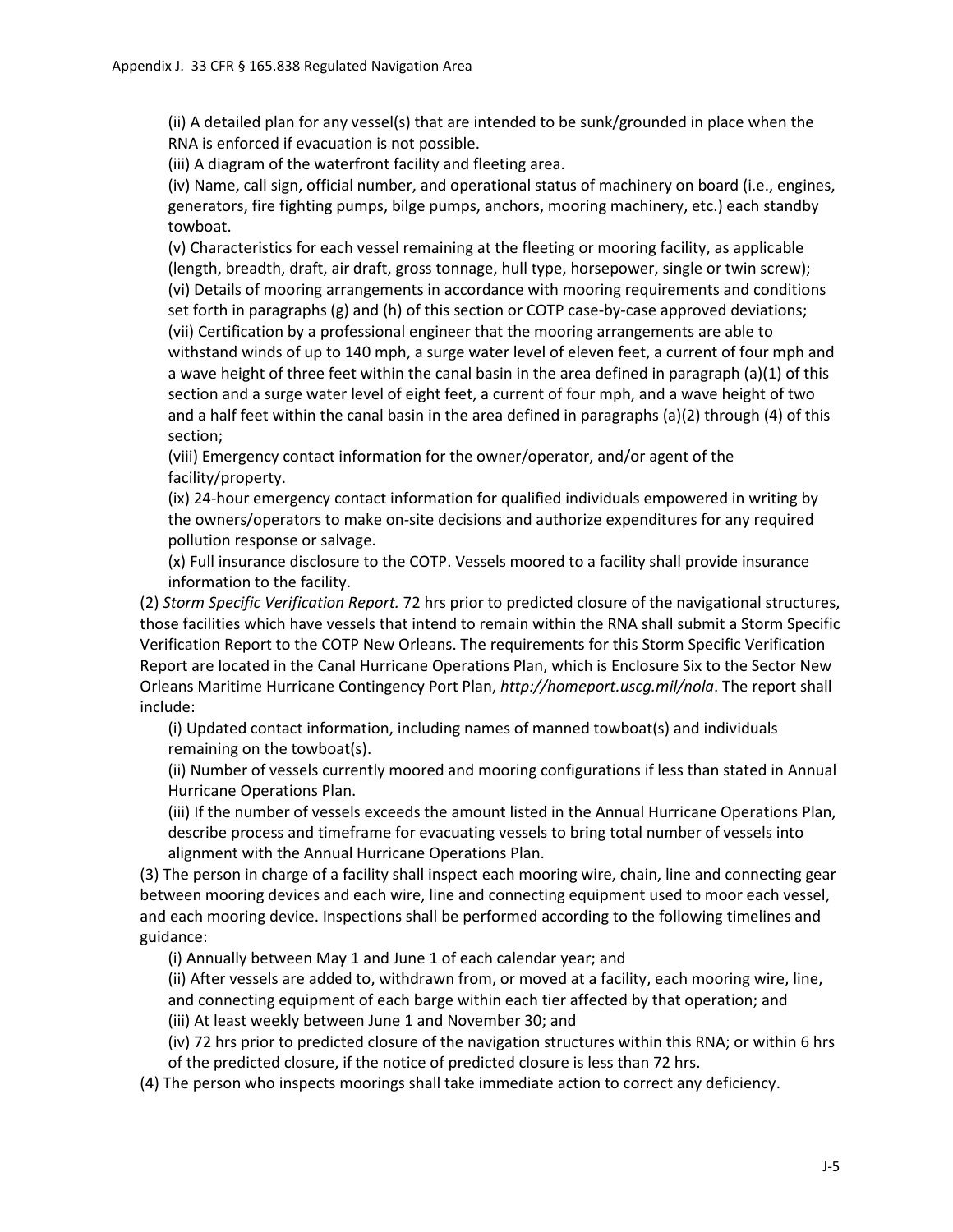(5) *Facility Records.* The person in charge of a fleeting or mooring facility shall maintain, and make available to the COTP, records containing the following information:

(i) The time of commencement and termination of each inspection.

(ii) The name of each person who makes the inspection.

(iii) The identification of each vessel, barge entering or departing the fleetingor mooring facility, along with the following information:

(A) Date and time of entry and departure; and

(B) The names of any hazardous cargo which the vessel is carrying.

(6) The person in charge of a facility shall ensure continuous visual surveillance of all vessels at the facility.

(7) The person who observes the vessels shall:

(i) Inspect for movements that are unusual for properly secured vessels; and

(ii) Take immediate action to correct each deficiency.

(f) *Mooring Requirements.* Facility owners shall consider all requirements within this section as minimum standards. Title 33 CFR 165.803, United Facilities Criteria (UFC) 4-159 and American Society of the Civil Engineers (ASCE)7 should be utilized by Professional Engineers in the certification of the Annual Hurricane Operations Plan.

(1) No person may secure a vessel to trees or to other vegetation.

(2) No person may allow a vessel to be moored with unraveled or frayed lines or other defective or worn mooring.

(3) No person may moor barges side to side unless they are secured to each other from fittings as close to each corner of abutting sides as practicable.

(4) No person may moor barges end to end unless they are secured to each other from fittings as close to each corner of abutting ends as practicable.

(5) A vessel may be moored to mooring devices if both ends of that vessel are secured to mooring devices.

(6) Barges may be moored in tiers if each shoreward barge is secured to mooring devices at each end.

(7) A vessel must be secured as near as practicable to each abutting corner by:

(i) Three parts of wire rope of at least 11/4inch diameter with an eye at each end of the rope passed around the timberhead, caval, or button;

(ii) A mooring of natural or synthetic fiber rope that has at least the breaking strength of three parts of 11/4inch diameter wire rope; or

(iii) Fixed rigging that is at least equivalent to three parts of 11/4inch diameter wire rope.

(8) The person in charge shall ensure that all mooring devices, wires, chains, lines and connecting gear are of sufficient strength and in sufficient number to withstand forces that may be exerted on them by moored vessels/barges.

(g) *Towboat Requirements.* The person in charge of a fleeting or mooring facility must ensure:

(1) Each facility consisting of eight or more vessels that are not under their own power must be attended by at least one radar-equipped towboat for every 50 vessels.

(2) Each towboat required must be:

(i) Able to secure any breakaways;

(ii) Capable of safely withdrawing or moving any vessel at the fleeting or mooring facility;

(iii) Immediately operational;

(iv) Radio-equipped;

(v) No less than 800 horsepower;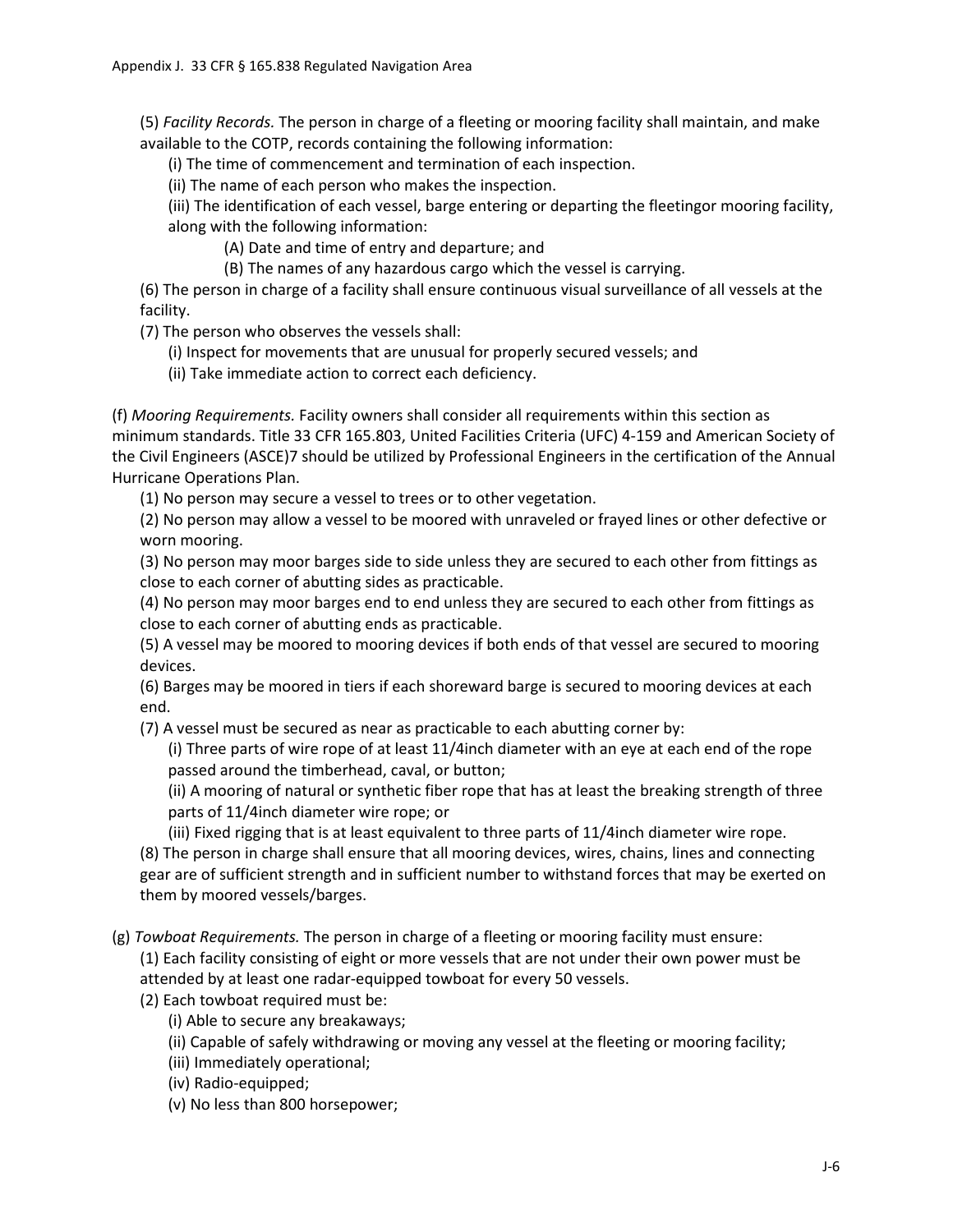(vi) Within 500 yards of the vessels.

(3) The person in charge of each towboat required must maintain a continuous guard on the frequency specified by current Federal Communications Commission regulations found in 47 CFR part 83; a continuous watch on the vessels moored at facility; and report any breakaway as soon as possible to the COTP via telephone, radio or other means of rapid communication.

(h) Transient vessels will not be permitted to seek safe haven in the RNA except in accordance with a prearranged agreement between the vessel and a facility within the RNA.

(i) *Penalties.* Failure to comply with this section may result in civil or criminal penalties pursuant to the Ports and Waterways Safety Act, 33 U.S.C. 1221 *et seq.*